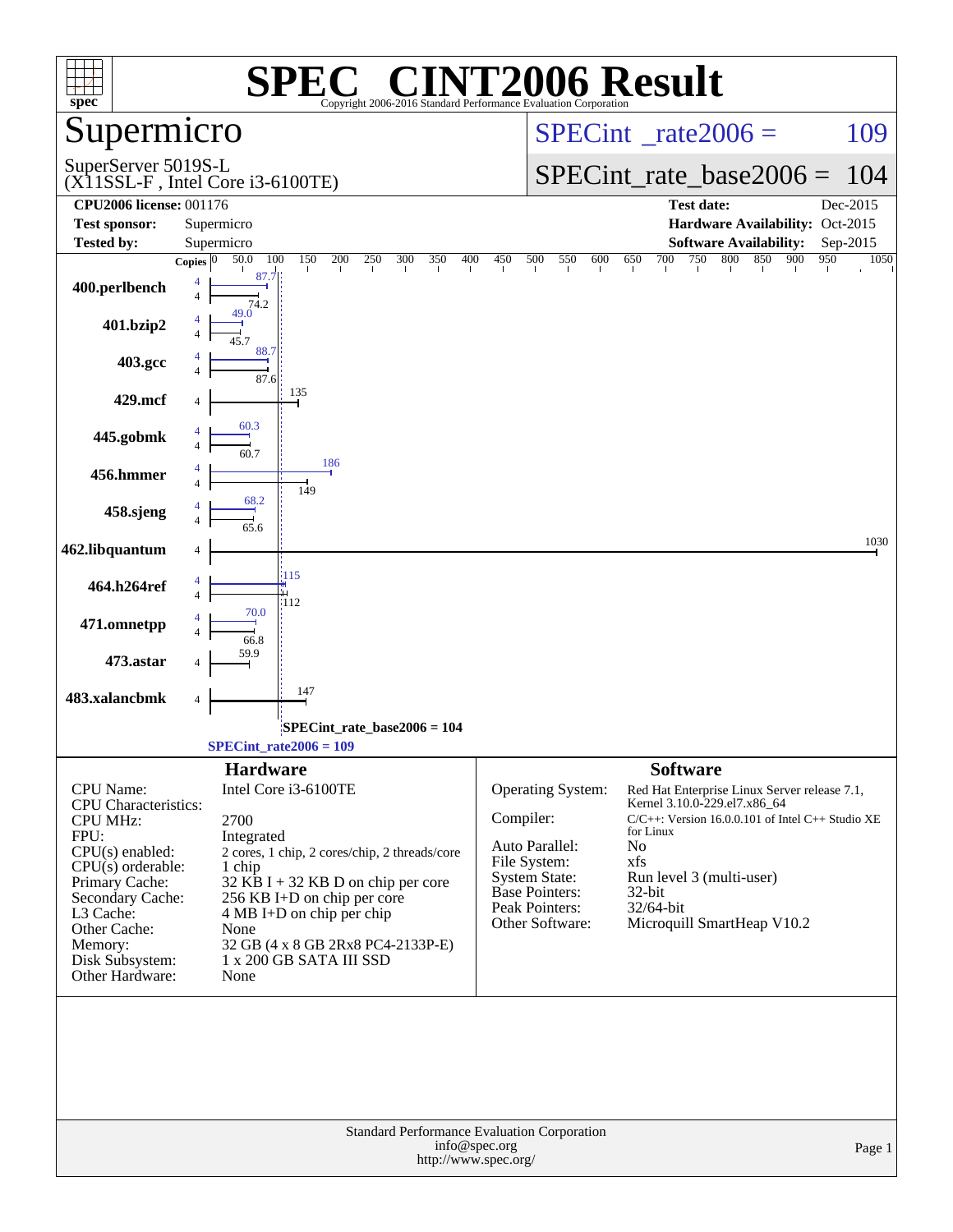

### Supermicro

### SPECint rate $2006 = 109$

SuperServer 5019S-L

(X11SSL-F , Intel Core i3-6100TE)

[SPECint\\_rate\\_base2006 =](http://www.spec.org/auto/cpu2006/Docs/result-fields.html#SPECintratebase2006) 104

**[CPU2006 license:](http://www.spec.org/auto/cpu2006/Docs/result-fields.html#CPU2006license)** 001176 **[Test date:](http://www.spec.org/auto/cpu2006/Docs/result-fields.html#Testdate)** Dec-2015 **[Test sponsor:](http://www.spec.org/auto/cpu2006/Docs/result-fields.html#Testsponsor)** Supermicro Supermicro **[Hardware Availability:](http://www.spec.org/auto/cpu2006/Docs/result-fields.html#HardwareAvailability)** Oct-2015 **[Tested by:](http://www.spec.org/auto/cpu2006/Docs/result-fields.html#Testedby)** Supermicro **Supermicro [Software Availability:](http://www.spec.org/auto/cpu2006/Docs/result-fields.html#SoftwareAvailability)** Sep-2015

#### **[Results Table](http://www.spec.org/auto/cpu2006/Docs/result-fields.html#ResultsTable)**

|                    | <b>Base</b>   |                |       |                |       |                |            | <b>Peak</b>   |                |              |                                                                                                          |              |                |              |
|--------------------|---------------|----------------|-------|----------------|-------|----------------|------------|---------------|----------------|--------------|----------------------------------------------------------------------------------------------------------|--------------|----------------|--------------|
| <b>Benchmark</b>   | <b>Copies</b> | <b>Seconds</b> | Ratio | <b>Seconds</b> | Ratio | <b>Seconds</b> | Ratio      | <b>Copies</b> | <b>Seconds</b> | <b>Ratio</b> | <b>Seconds</b>                                                                                           | <b>Ratio</b> | <b>Seconds</b> | <b>Ratio</b> |
| 400.perlbench      |               | 527            | 74.2  | 526            | 74.3  | 527            | 74.2       |               | 450            | 86.9         | 444                                                                                                      | 87.9         | 446            | 87.7         |
| 401.bzip2          |               | 846            | 45.7  | 846            | 45.6  | 838            | 46.1       | 4             | 786            | 49.1         | 788                                                                                                      | 49.0         | 801            | 48.2         |
| $403.\mathrm{gcc}$ |               | 369            | 87.3  | 368            | 87.6  | 364            | 88.5       |               | 366            | 88.1         | 363                                                                                                      | 88.8         | 363            | 88.7         |
| $429$ .mcf         |               | 268            | 136   | 269            | 135   | 272            | 134        |               | 268            | 136          | 269                                                                                                      | <u>135</u>   | 272            | 134          |
| $445$ .gobmk       |               | 691            | 60.7  | 689            | 60.9  | 692            | 60.6       |               | 695            | 60.3         | 696                                                                                                      | 60.3         | 696            | 60.3         |
| 456.hmmer          |               | 252            | 148   | 250            | 149   | 251            | 149        |               | 201            | 186          | 202                                                                                                      | 185          | 201            | 186          |
| $458$ .sjeng       |               | 738            | 65.6  | 739            | 65.5  | 736            | 65.8       | 4             | 710            | 68.2         | 710                                                                                                      | 68.2         | 710            | 68.1         |
| 462.libquantum     |               | 80.9           | 1020  | 80.8           | 1030  | 80.8           | 1030       |               | 80.9           | 1020         | 80.8                                                                                                     | 1030         | 80.8           | 1030         |
| 464.h264ref        |               | 752            | 118   | 796            | 111   | 792            | <b>112</b> |               | 770            | 115          | 767                                                                                                      | 115          | 790            | 112          |
| 471.omnetpp        |               | 375            | 66.8  | 374            | 66.8  | 375            | 66.7       |               | 357            | 70.1         | 357                                                                                                      | 70.0         | 357            | 70.0         |
| 473.astar          |               | 468            | 60.0  | 468            | 59.9  | 473            | 59.4       | 4             | 468            | 60.0         | 468                                                                                                      | 59.9         | 473            | 59.4         |
| 483.xalancbmk      |               | 188            | 147   | 187            | 147   | 188            | 147        |               | 188            | 147          | 187                                                                                                      | 147          | 188            | 147          |
|                    |               |                |       |                |       |                |            |               |                |              | Results appear in the order in which they were run. Bold underlined text indicates a median measurement. |              |                |              |

#### **[Submit Notes](http://www.spec.org/auto/cpu2006/Docs/result-fields.html#SubmitNotes)**

 The taskset mechanism was used to bind copies to processors. The config file option 'submit' was used to generate taskset commands to bind each copy to a specific processor. For details, please see the config file.

#### **[Operating System Notes](http://www.spec.org/auto/cpu2006/Docs/result-fields.html#OperatingSystemNotes)**

Stack size set to unlimited using "ulimit -s unlimited"

#### **[Platform Notes](http://www.spec.org/auto/cpu2006/Docs/result-fields.html#PlatformNotes)**

Standard Performance Evaluation Corporation Sysinfo program /usr/cpu2006/config/sysinfo.rev6914 \$Rev: 6914 \$ \$Date:: 2014-06-25 #\$ e3fbb8667b5a285932ceab81e28219e1 running on X11SSL-01 Fri Dec 18 00:37:54 2015 This section contains SUT (System Under Test) info as seen by some common utilities. To remove or add to this section, see: <http://www.spec.org/cpu2006/Docs/config.html#sysinfo> From /proc/cpuinfo model name : Intel(R) Core(TM) i3-6100TE CPU @ 2.70GHz 1 "physical id"s (chips) 4 "processors" cores, siblings (Caution: counting these is hw and system dependent. The following excerpts from /proc/cpuinfo might not be reliable. Use with caution.) cpu cores : 2 siblings : 4 Continued on next page

[info@spec.org](mailto:info@spec.org) <http://www.spec.org/>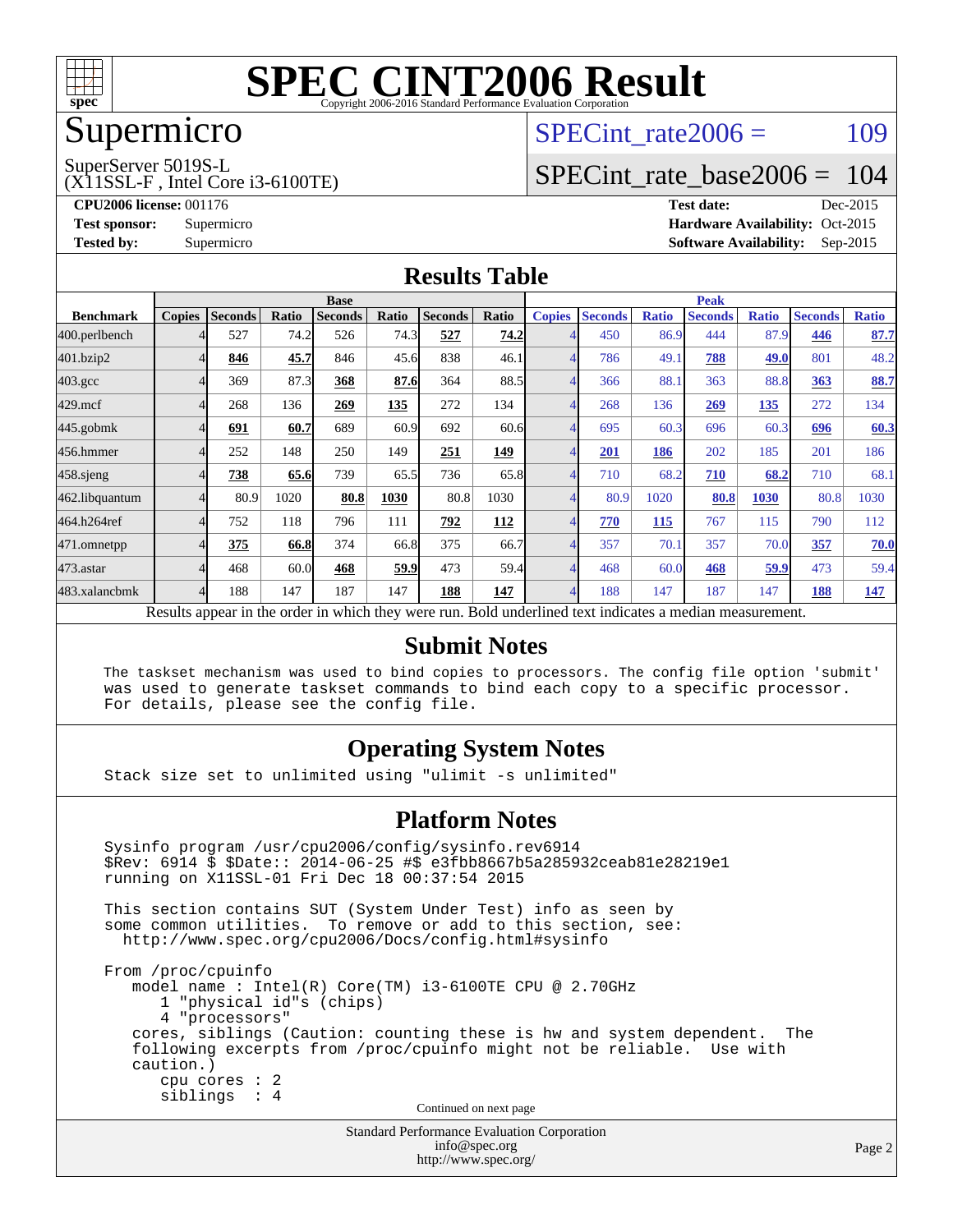

#### Supermicro

SPECint rate $2006 = 109$ 

(X11SSL-F , Intel Core i3-6100TE) SuperServer 5019S-L

[SPECint\\_rate\\_base2006 =](http://www.spec.org/auto/cpu2006/Docs/result-fields.html#SPECintratebase2006) 104

**[CPU2006 license:](http://www.spec.org/auto/cpu2006/Docs/result-fields.html#CPU2006license)** 001176 **[Test date:](http://www.spec.org/auto/cpu2006/Docs/result-fields.html#Testdate)** Dec-2015 **[Test sponsor:](http://www.spec.org/auto/cpu2006/Docs/result-fields.html#Testsponsor)** Supermicro Supermicro **[Hardware Availability:](http://www.spec.org/auto/cpu2006/Docs/result-fields.html#HardwareAvailability)** Oct-2015 **[Tested by:](http://www.spec.org/auto/cpu2006/Docs/result-fields.html#Testedby)** Supermicro **Supermicro [Software Availability:](http://www.spec.org/auto/cpu2006/Docs/result-fields.html#SoftwareAvailability)** Sep-2015

#### **[Platform Notes \(Continued\)](http://www.spec.org/auto/cpu2006/Docs/result-fields.html#PlatformNotes)**

 physical 0: cores 0 1 cache size : 4096 KB From /proc/meminfo MemTotal: 32898228 kB HugePages\_Total: 0 Hugepagesize: 2048 kB From /etc/\*release\* /etc/\*version\* os-release: NAME="Red Hat Enterprise Linux Server" VERSION="7.1 (Maipo)" ID="rhel" ID\_LIKE="fedora" VERSION\_ID="7.1" PRETTY\_NAME="Red Hat Enterprise Linux Server 7.1 (Maipo)" ANSI\_COLOR="0;31" CPE\_NAME="cpe:/o:redhat:enterprise\_linux:7.1:GA:server" redhat-release: Red Hat Enterprise Linux Server release 7.1 (Maipo) system-release: Red Hat Enterprise Linux Server release 7.1 (Maipo) system-release-cpe: cpe:/o:redhat:enterprise\_linux:7.1:ga:server uname -a: Linux X11SSL-01 3.10.0-229.el7.x86\_64 #1 SMP Thu Jan 29 18:37:38 EST 2015 x86\_64 x86\_64 x86\_64 GNU/Linux run-level 3 Dec 17 19:03 SPEC is set to: /usr/cpu2006 Filesystem Type Size Used Avail Use% Mounted on /dev/sda2 xfs 183G 60G 123G 33% / Additional information from dmidecode: Warning: Use caution when you interpret this section. The 'dmidecode' program reads system data which is "intended to allow hardware to be accurately determined", but the intent may not be met, as there are frequent changes to hardware, firmware, and the "DMTF SMBIOS" standard. BIOS American Megatrends Inc. 1.0a 10/23/2015 Memory: 4x Micron 18ASF1G72AZ-2G1A1 8 GB 2 rank 2133 MHz (End of data from sysinfo program)

#### **[General Notes](http://www.spec.org/auto/cpu2006/Docs/result-fields.html#GeneralNotes)**

Environment variables set by runspec before the start of the run: LD\_LIBRARY\_PATH = "/usr/cpu2006/libs/32:/usr/cpu2006/libs/64:/usr/cpu2006/sh"

 Binaries compiled on a system with 1x Intel Core i5-4670K CPU + 32GB memory using RedHat EL 7.1

Continued on next page

Standard Performance Evaluation Corporation [info@spec.org](mailto:info@spec.org) <http://www.spec.org/>

Page 3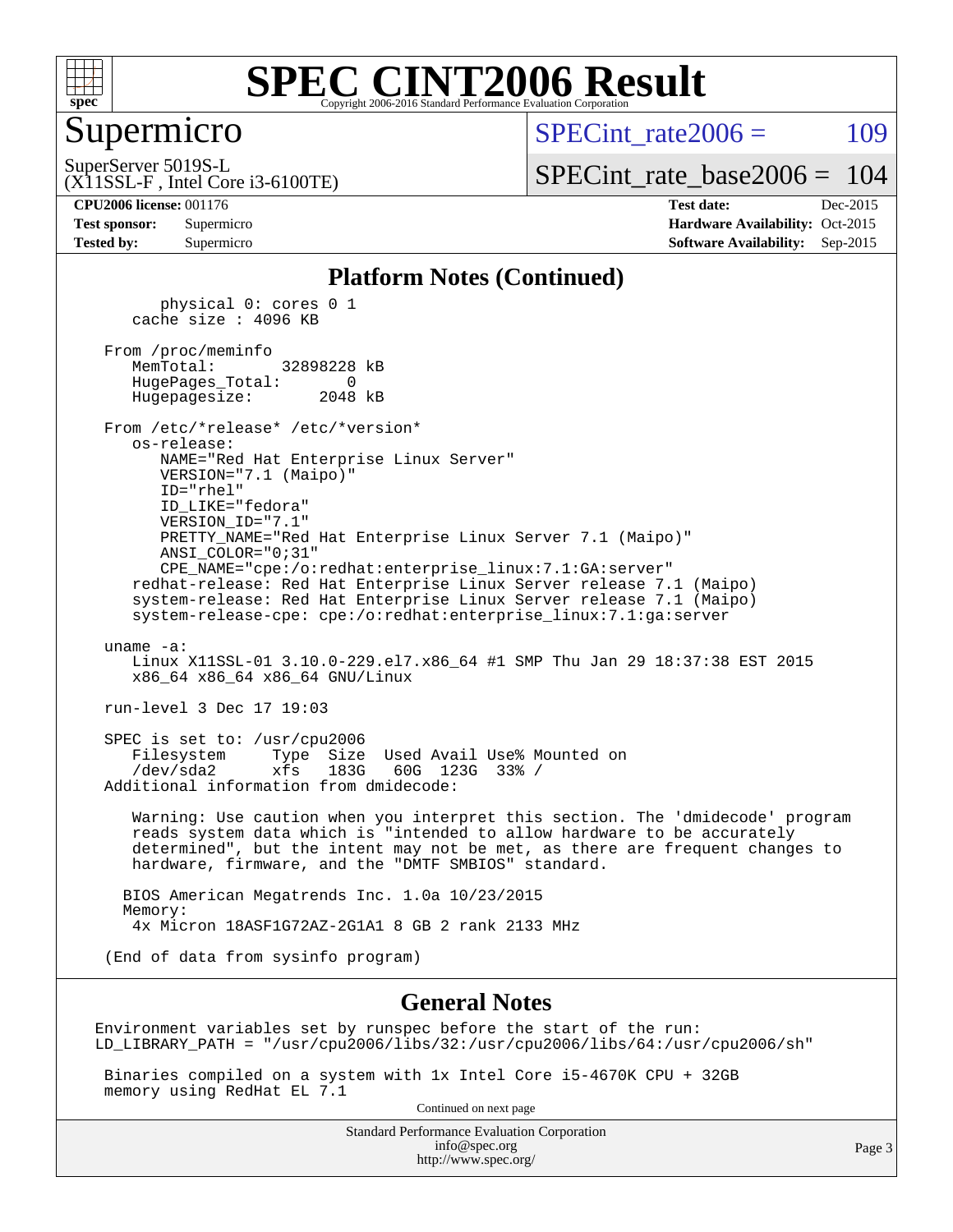

#### Supermicro

SPECint rate $2006 = 109$ 

SuperServer 5019S-L

[SPECint\\_rate\\_base2006 =](http://www.spec.org/auto/cpu2006/Docs/result-fields.html#SPECintratebase2006) 104

(X11SSL-F , Intel Core i3-6100TE)

**[CPU2006 license:](http://www.spec.org/auto/cpu2006/Docs/result-fields.html#CPU2006license)** 001176 **[Test date:](http://www.spec.org/auto/cpu2006/Docs/result-fields.html#Testdate)** Dec-2015 **[Test sponsor:](http://www.spec.org/auto/cpu2006/Docs/result-fields.html#Testsponsor)** Supermicro Supermicro **[Hardware Availability:](http://www.spec.org/auto/cpu2006/Docs/result-fields.html#HardwareAvailability)** Oct-2015 **[Tested by:](http://www.spec.org/auto/cpu2006/Docs/result-fields.html#Testedby)** Supermicro **Supermicro [Software Availability:](http://www.spec.org/auto/cpu2006/Docs/result-fields.html#SoftwareAvailability)** Sep-2015

#### **[General Notes \(Continued\)](http://www.spec.org/auto/cpu2006/Docs/result-fields.html#GeneralNotes)**

 Transparent Huge Pages enabled with: echo always > /sys/kernel/mm/transparent\_hugepage/enabled

### **[Base Compiler Invocation](http://www.spec.org/auto/cpu2006/Docs/result-fields.html#BaseCompilerInvocation)**

[C benchmarks](http://www.spec.org/auto/cpu2006/Docs/result-fields.html#Cbenchmarks):

[icc -m32 -L/opt/intel/compilers\\_and\\_libraries\\_2016/linux/compiler/lib/ia32\\_lin](http://www.spec.org/cpu2006/results/res2016q1/cpu2006-20151223-38496.flags.html#user_CCbase_intel_icc_e10256ba5924b668798078a321b0cb3f)

[C++ benchmarks:](http://www.spec.org/auto/cpu2006/Docs/result-fields.html#CXXbenchmarks)

[icpc -m32 -L/opt/intel/compilers\\_and\\_libraries\\_2016/linux/compiler/lib/ia32\\_lin](http://www.spec.org/cpu2006/results/res2016q1/cpu2006-20151223-38496.flags.html#user_CXXbase_intel_icpc_b4f50a394bdb4597aa5879c16bc3f5c5)

#### **[Base Portability Flags](http://www.spec.org/auto/cpu2006/Docs/result-fields.html#BasePortabilityFlags)**

 400.perlbench: [-D\\_FILE\\_OFFSET\\_BITS=64](http://www.spec.org/cpu2006/results/res2016q1/cpu2006-20151223-38496.flags.html#user_basePORTABILITY400_perlbench_file_offset_bits_64_438cf9856305ebd76870a2c6dc2689ab) [-DSPEC\\_CPU\\_LINUX\\_IA32](http://www.spec.org/cpu2006/results/res2016q1/cpu2006-20151223-38496.flags.html#b400.perlbench_baseCPORTABILITY_DSPEC_CPU_LINUX_IA32) 401.bzip2: [-D\\_FILE\\_OFFSET\\_BITS=64](http://www.spec.org/cpu2006/results/res2016q1/cpu2006-20151223-38496.flags.html#user_basePORTABILITY401_bzip2_file_offset_bits_64_438cf9856305ebd76870a2c6dc2689ab) 403.gcc: [-D\\_FILE\\_OFFSET\\_BITS=64](http://www.spec.org/cpu2006/results/res2016q1/cpu2006-20151223-38496.flags.html#user_basePORTABILITY403_gcc_file_offset_bits_64_438cf9856305ebd76870a2c6dc2689ab) 429.mcf: [-D\\_FILE\\_OFFSET\\_BITS=64](http://www.spec.org/cpu2006/results/res2016q1/cpu2006-20151223-38496.flags.html#user_basePORTABILITY429_mcf_file_offset_bits_64_438cf9856305ebd76870a2c6dc2689ab) 445.gobmk: [-D\\_FILE\\_OFFSET\\_BITS=64](http://www.spec.org/cpu2006/results/res2016q1/cpu2006-20151223-38496.flags.html#user_basePORTABILITY445_gobmk_file_offset_bits_64_438cf9856305ebd76870a2c6dc2689ab) 456.hmmer: [-D\\_FILE\\_OFFSET\\_BITS=64](http://www.spec.org/cpu2006/results/res2016q1/cpu2006-20151223-38496.flags.html#user_basePORTABILITY456_hmmer_file_offset_bits_64_438cf9856305ebd76870a2c6dc2689ab) 458.sjeng: [-D\\_FILE\\_OFFSET\\_BITS=64](http://www.spec.org/cpu2006/results/res2016q1/cpu2006-20151223-38496.flags.html#user_basePORTABILITY458_sjeng_file_offset_bits_64_438cf9856305ebd76870a2c6dc2689ab) 462.libquantum: [-D\\_FILE\\_OFFSET\\_BITS=64](http://www.spec.org/cpu2006/results/res2016q1/cpu2006-20151223-38496.flags.html#user_basePORTABILITY462_libquantum_file_offset_bits_64_438cf9856305ebd76870a2c6dc2689ab) [-DSPEC\\_CPU\\_LINUX](http://www.spec.org/cpu2006/results/res2016q1/cpu2006-20151223-38496.flags.html#b462.libquantum_baseCPORTABILITY_DSPEC_CPU_LINUX) 464.h264ref: [-D\\_FILE\\_OFFSET\\_BITS=64](http://www.spec.org/cpu2006/results/res2016q1/cpu2006-20151223-38496.flags.html#user_basePORTABILITY464_h264ref_file_offset_bits_64_438cf9856305ebd76870a2c6dc2689ab) 471.omnetpp: [-D\\_FILE\\_OFFSET\\_BITS=64](http://www.spec.org/cpu2006/results/res2016q1/cpu2006-20151223-38496.flags.html#user_basePORTABILITY471_omnetpp_file_offset_bits_64_438cf9856305ebd76870a2c6dc2689ab) 473.astar: [-D\\_FILE\\_OFFSET\\_BITS=64](http://www.spec.org/cpu2006/results/res2016q1/cpu2006-20151223-38496.flags.html#user_basePORTABILITY473_astar_file_offset_bits_64_438cf9856305ebd76870a2c6dc2689ab) 483.xalancbmk: [-D\\_FILE\\_OFFSET\\_BITS=64](http://www.spec.org/cpu2006/results/res2016q1/cpu2006-20151223-38496.flags.html#user_basePORTABILITY483_xalancbmk_file_offset_bits_64_438cf9856305ebd76870a2c6dc2689ab) [-DSPEC\\_CPU\\_LINUX](http://www.spec.org/cpu2006/results/res2016q1/cpu2006-20151223-38496.flags.html#b483.xalancbmk_baseCXXPORTABILITY_DSPEC_CPU_LINUX)

### **[Base Optimization Flags](http://www.spec.org/auto/cpu2006/Docs/result-fields.html#BaseOptimizationFlags)**

[C benchmarks](http://www.spec.org/auto/cpu2006/Docs/result-fields.html#Cbenchmarks): [-xCORE-AVX2](http://www.spec.org/cpu2006/results/res2016q1/cpu2006-20151223-38496.flags.html#user_CCbase_f-xAVX2_5f5fc0cbe2c9f62c816d3e45806c70d7) [-ipo](http://www.spec.org/cpu2006/results/res2016q1/cpu2006-20151223-38496.flags.html#user_CCbase_f-ipo) [-O3](http://www.spec.org/cpu2006/results/res2016q1/cpu2006-20151223-38496.flags.html#user_CCbase_f-O3) [-no-prec-div](http://www.spec.org/cpu2006/results/res2016q1/cpu2006-20151223-38496.flags.html#user_CCbase_f-no-prec-div) [-opt-prefetch](http://www.spec.org/cpu2006/results/res2016q1/cpu2006-20151223-38496.flags.html#user_CCbase_f-opt-prefetch)

[C++ benchmarks:](http://www.spec.org/auto/cpu2006/Docs/result-fields.html#CXXbenchmarks)

[-xCORE-AVX2](http://www.spec.org/cpu2006/results/res2016q1/cpu2006-20151223-38496.flags.html#user_CXXbase_f-xAVX2_5f5fc0cbe2c9f62c816d3e45806c70d7) [-ipo](http://www.spec.org/cpu2006/results/res2016q1/cpu2006-20151223-38496.flags.html#user_CXXbase_f-ipo) [-O3](http://www.spec.org/cpu2006/results/res2016q1/cpu2006-20151223-38496.flags.html#user_CXXbase_f-O3) [-no-prec-div](http://www.spec.org/cpu2006/results/res2016q1/cpu2006-20151223-38496.flags.html#user_CXXbase_f-no-prec-div) [-opt-prefetch](http://www.spec.org/cpu2006/results/res2016q1/cpu2006-20151223-38496.flags.html#user_CXXbase_f-opt-prefetch) [-Wl,-z,muldefs](http://www.spec.org/cpu2006/results/res2016q1/cpu2006-20151223-38496.flags.html#user_CXXbase_link_force_multiple1_74079c344b956b9658436fd1b6dd3a8a) [-L/sh -lsmartheap](http://www.spec.org/cpu2006/results/res2016q1/cpu2006-20151223-38496.flags.html#user_CXXbase_SmartHeap_32f6c82aa1ed9c52345d30cf6e4a0499)

### **[Base Other Flags](http://www.spec.org/auto/cpu2006/Docs/result-fields.html#BaseOtherFlags)**

[C benchmarks](http://www.spec.org/auto/cpu2006/Docs/result-fields.html#Cbenchmarks):

403.gcc: [-Dalloca=\\_alloca](http://www.spec.org/cpu2006/results/res2016q1/cpu2006-20151223-38496.flags.html#b403.gcc_baseEXTRA_CFLAGS_Dalloca_be3056838c12de2578596ca5467af7f3)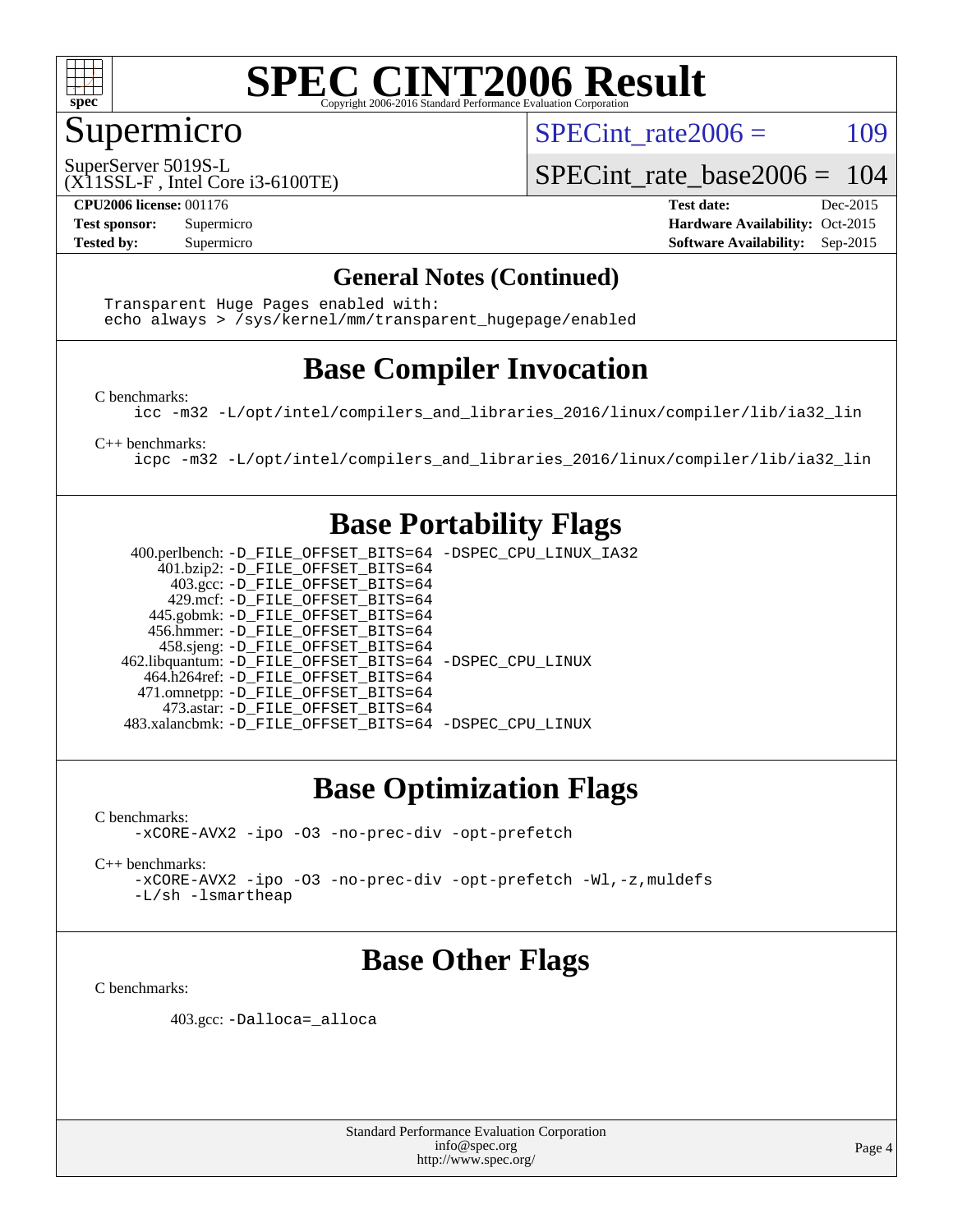

Supermicro

SPECint rate $2006 = 109$ 

(X11SSL-F , Intel Core i3-6100TE) SuperServer 5019S-L

[SPECint\\_rate\\_base2006 =](http://www.spec.org/auto/cpu2006/Docs/result-fields.html#SPECintratebase2006) 104

**[CPU2006 license:](http://www.spec.org/auto/cpu2006/Docs/result-fields.html#CPU2006license)** 001176 **[Test date:](http://www.spec.org/auto/cpu2006/Docs/result-fields.html#Testdate)** Dec-2015

| <b>Test sponsor:</b> | Supermicro |
|----------------------|------------|
| <b>Tested by:</b>    | Supermicro |

**[Hardware Availability:](http://www.spec.org/auto/cpu2006/Docs/result-fields.html#HardwareAvailability)** Oct-2015 **[Software Availability:](http://www.spec.org/auto/cpu2006/Docs/result-fields.html#SoftwareAvailability)** Sep-2015

#### **[Peak Compiler Invocation](http://www.spec.org/auto/cpu2006/Docs/result-fields.html#PeakCompilerInvocation)**

[C benchmarks \(except as noted below\)](http://www.spec.org/auto/cpu2006/Docs/result-fields.html#Cbenchmarksexceptasnotedbelow):

[icc -m32 -L/opt/intel/compilers\\_and\\_libraries\\_2016/linux/compiler/lib/ia32\\_lin](http://www.spec.org/cpu2006/results/res2016q1/cpu2006-20151223-38496.flags.html#user_CCpeak_intel_icc_e10256ba5924b668798078a321b0cb3f)

400.perlbench: [icc -m64](http://www.spec.org/cpu2006/results/res2016q1/cpu2006-20151223-38496.flags.html#user_peakCCLD400_perlbench_intel_icc_64bit_bda6cc9af1fdbb0edc3795bac97ada53)

401.bzip2: [icc -m64](http://www.spec.org/cpu2006/results/res2016q1/cpu2006-20151223-38496.flags.html#user_peakCCLD401_bzip2_intel_icc_64bit_bda6cc9af1fdbb0edc3795bac97ada53)

456.hmmer: [icc -m64](http://www.spec.org/cpu2006/results/res2016q1/cpu2006-20151223-38496.flags.html#user_peakCCLD456_hmmer_intel_icc_64bit_bda6cc9af1fdbb0edc3795bac97ada53)

458.sjeng: [icc -m64](http://www.spec.org/cpu2006/results/res2016q1/cpu2006-20151223-38496.flags.html#user_peakCCLD458_sjeng_intel_icc_64bit_bda6cc9af1fdbb0edc3795bac97ada53)

#### [C++ benchmarks:](http://www.spec.org/auto/cpu2006/Docs/result-fields.html#CXXbenchmarks)

[icpc -m32 -L/opt/intel/compilers\\_and\\_libraries\\_2016/linux/compiler/lib/ia32\\_lin](http://www.spec.org/cpu2006/results/res2016q1/cpu2006-20151223-38496.flags.html#user_CXXpeak_intel_icpc_b4f50a394bdb4597aa5879c16bc3f5c5)

#### **[Peak Portability Flags](http://www.spec.org/auto/cpu2006/Docs/result-fields.html#PeakPortabilityFlags)**

 400.perlbench: [-D\\_FILE\\_OFFSET\\_BITS=64](http://www.spec.org/cpu2006/results/res2016q1/cpu2006-20151223-38496.flags.html#user_peakPORTABILITY400_perlbench_file_offset_bits_64_438cf9856305ebd76870a2c6dc2689ab) [-DSPEC\\_CPU\\_LP64](http://www.spec.org/cpu2006/results/res2016q1/cpu2006-20151223-38496.flags.html#b400.perlbench_peakCPORTABILITY_DSPEC_CPU_LP64) [-DSPEC\\_CPU\\_LINUX\\_X64](http://www.spec.org/cpu2006/results/res2016q1/cpu2006-20151223-38496.flags.html#b400.perlbench_peakCPORTABILITY_DSPEC_CPU_LINUX_X64) 401.bzip2: [-D\\_FILE\\_OFFSET\\_BITS=64](http://www.spec.org/cpu2006/results/res2016q1/cpu2006-20151223-38496.flags.html#user_peakPORTABILITY401_bzip2_file_offset_bits_64_438cf9856305ebd76870a2c6dc2689ab) [-DSPEC\\_CPU\\_LP64](http://www.spec.org/cpu2006/results/res2016q1/cpu2006-20151223-38496.flags.html#suite_peakCPORTABILITY401_bzip2_DSPEC_CPU_LP64) 403.gcc: [-D\\_FILE\\_OFFSET\\_BITS=64](http://www.spec.org/cpu2006/results/res2016q1/cpu2006-20151223-38496.flags.html#user_peakPORTABILITY403_gcc_file_offset_bits_64_438cf9856305ebd76870a2c6dc2689ab) 429.mcf: [-D\\_FILE\\_OFFSET\\_BITS=64](http://www.spec.org/cpu2006/results/res2016q1/cpu2006-20151223-38496.flags.html#user_peakPORTABILITY429_mcf_file_offset_bits_64_438cf9856305ebd76870a2c6dc2689ab) 445.gobmk: [-D\\_FILE\\_OFFSET\\_BITS=64](http://www.spec.org/cpu2006/results/res2016q1/cpu2006-20151223-38496.flags.html#user_peakPORTABILITY445_gobmk_file_offset_bits_64_438cf9856305ebd76870a2c6dc2689ab) 456.hmmer: [-D\\_FILE\\_OFFSET\\_BITS=64](http://www.spec.org/cpu2006/results/res2016q1/cpu2006-20151223-38496.flags.html#user_peakPORTABILITY456_hmmer_file_offset_bits_64_438cf9856305ebd76870a2c6dc2689ab) [-DSPEC\\_CPU\\_LP64](http://www.spec.org/cpu2006/results/res2016q1/cpu2006-20151223-38496.flags.html#suite_peakCPORTABILITY456_hmmer_DSPEC_CPU_LP64) 458.sjeng: [-D\\_FILE\\_OFFSET\\_BITS=64](http://www.spec.org/cpu2006/results/res2016q1/cpu2006-20151223-38496.flags.html#user_peakPORTABILITY458_sjeng_file_offset_bits_64_438cf9856305ebd76870a2c6dc2689ab) [-DSPEC\\_CPU\\_LP64](http://www.spec.org/cpu2006/results/res2016q1/cpu2006-20151223-38496.flags.html#suite_peakCPORTABILITY458_sjeng_DSPEC_CPU_LP64) 462.libquantum: [-D\\_FILE\\_OFFSET\\_BITS=64](http://www.spec.org/cpu2006/results/res2016q1/cpu2006-20151223-38496.flags.html#user_peakPORTABILITY462_libquantum_file_offset_bits_64_438cf9856305ebd76870a2c6dc2689ab) [-DSPEC\\_CPU\\_LINUX](http://www.spec.org/cpu2006/results/res2016q1/cpu2006-20151223-38496.flags.html#b462.libquantum_peakCPORTABILITY_DSPEC_CPU_LINUX) 464.h264ref: [-D\\_FILE\\_OFFSET\\_BITS=64](http://www.spec.org/cpu2006/results/res2016q1/cpu2006-20151223-38496.flags.html#user_peakPORTABILITY464_h264ref_file_offset_bits_64_438cf9856305ebd76870a2c6dc2689ab) 471.omnetpp: [-D\\_FILE\\_OFFSET\\_BITS=64](http://www.spec.org/cpu2006/results/res2016q1/cpu2006-20151223-38496.flags.html#user_peakPORTABILITY471_omnetpp_file_offset_bits_64_438cf9856305ebd76870a2c6dc2689ab) 473.astar: [-D\\_FILE\\_OFFSET\\_BITS=64](http://www.spec.org/cpu2006/results/res2016q1/cpu2006-20151223-38496.flags.html#user_peakPORTABILITY473_astar_file_offset_bits_64_438cf9856305ebd76870a2c6dc2689ab) 483.xalancbmk: [-D\\_FILE\\_OFFSET\\_BITS=64](http://www.spec.org/cpu2006/results/res2016q1/cpu2006-20151223-38496.flags.html#user_peakPORTABILITY483_xalancbmk_file_offset_bits_64_438cf9856305ebd76870a2c6dc2689ab) [-DSPEC\\_CPU\\_LINUX](http://www.spec.org/cpu2006/results/res2016q1/cpu2006-20151223-38496.flags.html#b483.xalancbmk_peakCXXPORTABILITY_DSPEC_CPU_LINUX)

#### **[Peak Optimization Flags](http://www.spec.org/auto/cpu2006/Docs/result-fields.html#PeakOptimizationFlags)**

[C benchmarks](http://www.spec.org/auto/cpu2006/Docs/result-fields.html#Cbenchmarks):

 400.perlbench: [-xCORE-AVX2](http://www.spec.org/cpu2006/results/res2016q1/cpu2006-20151223-38496.flags.html#user_peakPASS2_CFLAGSPASS2_LDCFLAGS400_perlbench_f-xAVX2_5f5fc0cbe2c9f62c816d3e45806c70d7)(pass 2) [-prof-gen:threadsafe](http://www.spec.org/cpu2006/results/res2016q1/cpu2006-20151223-38496.flags.html#user_peakPASS1_CFLAGSPASS1_LDCFLAGS400_perlbench_prof_gen_21a26eb79f378b550acd7bec9fe4467a)(pass 1) [-ipo](http://www.spec.org/cpu2006/results/res2016q1/cpu2006-20151223-38496.flags.html#user_peakPASS2_CFLAGSPASS2_LDCFLAGS400_perlbench_f-ipo)(pass 2) [-O3](http://www.spec.org/cpu2006/results/res2016q1/cpu2006-20151223-38496.flags.html#user_peakPASS2_CFLAGSPASS2_LDCFLAGS400_perlbench_f-O3)(pass 2) [-no-prec-div](http://www.spec.org/cpu2006/results/res2016q1/cpu2006-20151223-38496.flags.html#user_peakPASS2_CFLAGSPASS2_LDCFLAGS400_perlbench_f-no-prec-div)(pass 2) [-par-num-threads=1](http://www.spec.org/cpu2006/results/res2016q1/cpu2006-20151223-38496.flags.html#user_peakPASS1_CFLAGSPASS1_LDCFLAGS400_perlbench_par_num_threads_786a6ff141b4e9e90432e998842df6c2)(pass 1) [-prof-use](http://www.spec.org/cpu2006/results/res2016q1/cpu2006-20151223-38496.flags.html#user_peakPASS2_CFLAGSPASS2_LDCFLAGS400_perlbench_prof_use_bccf7792157ff70d64e32fe3e1250b55)(pass 2) [-auto-ilp32](http://www.spec.org/cpu2006/results/res2016q1/cpu2006-20151223-38496.flags.html#user_peakCOPTIMIZE400_perlbench_f-auto-ilp32)

 401.bzip2: [-xCORE-AVX2](http://www.spec.org/cpu2006/results/res2016q1/cpu2006-20151223-38496.flags.html#user_peakPASS2_CFLAGSPASS2_LDCFLAGS401_bzip2_f-xAVX2_5f5fc0cbe2c9f62c816d3e45806c70d7)(pass 2) [-prof-gen:threadsafe](http://www.spec.org/cpu2006/results/res2016q1/cpu2006-20151223-38496.flags.html#user_peakPASS1_CFLAGSPASS1_LDCFLAGS401_bzip2_prof_gen_21a26eb79f378b550acd7bec9fe4467a)(pass 1)  $-i\text{po}(pass 2)$  [-O3](http://www.spec.org/cpu2006/results/res2016q1/cpu2006-20151223-38496.flags.html#user_peakPASS2_CFLAGSPASS2_LDCFLAGS401_bzip2_f-O3) $(pass 2)$  [-no-prec-div](http://www.spec.org/cpu2006/results/res2016q1/cpu2006-20151223-38496.flags.html#user_peakPASS2_CFLAGSPASS2_LDCFLAGS401_bzip2_f-no-prec-div) $(pass 2)$ [-par-num-threads=1](http://www.spec.org/cpu2006/results/res2016q1/cpu2006-20151223-38496.flags.html#user_peakPASS1_CFLAGSPASS1_LDCFLAGS401_bzip2_par_num_threads_786a6ff141b4e9e90432e998842df6c2)(pass 1) [-prof-use](http://www.spec.org/cpu2006/results/res2016q1/cpu2006-20151223-38496.flags.html#user_peakPASS2_CFLAGSPASS2_LDCFLAGS401_bzip2_prof_use_bccf7792157ff70d64e32fe3e1250b55)(pass 2) [-opt-prefetch](http://www.spec.org/cpu2006/results/res2016q1/cpu2006-20151223-38496.flags.html#user_peakCOPTIMIZE401_bzip2_f-opt-prefetch) [-auto-ilp32](http://www.spec.org/cpu2006/results/res2016q1/cpu2006-20151223-38496.flags.html#user_peakCOPTIMIZE401_bzip2_f-auto-ilp32) [-ansi-alias](http://www.spec.org/cpu2006/results/res2016q1/cpu2006-20151223-38496.flags.html#user_peakCOPTIMIZE401_bzip2_f-ansi-alias)

403.gcc: [-xCORE-AVX2](http://www.spec.org/cpu2006/results/res2016q1/cpu2006-20151223-38496.flags.html#user_peakCOPTIMIZE403_gcc_f-xAVX2_5f5fc0cbe2c9f62c816d3e45806c70d7) [-ipo](http://www.spec.org/cpu2006/results/res2016q1/cpu2006-20151223-38496.flags.html#user_peakCOPTIMIZE403_gcc_f-ipo) [-O3](http://www.spec.org/cpu2006/results/res2016q1/cpu2006-20151223-38496.flags.html#user_peakCOPTIMIZE403_gcc_f-O3) [-no-prec-div](http://www.spec.org/cpu2006/results/res2016q1/cpu2006-20151223-38496.flags.html#user_peakCOPTIMIZE403_gcc_f-no-prec-div)

 $429$ .mcf: basepeak = yes

Continued on next page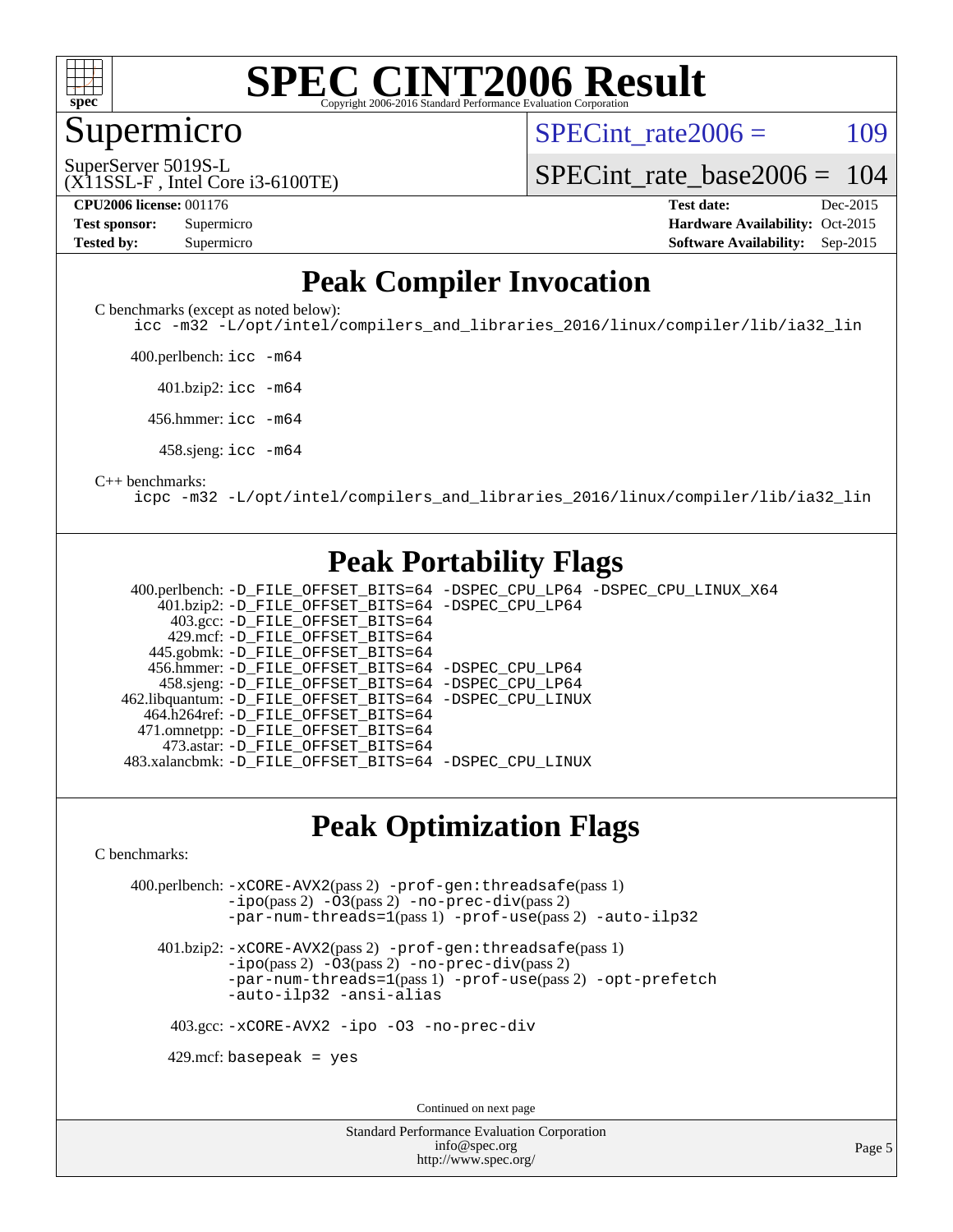

Supermicro

SPECint rate $2006 = 109$ 

(X11SSL-F , Intel Core i3-6100TE) SuperServer 5019S-L

[SPECint\\_rate\\_base2006 =](http://www.spec.org/auto/cpu2006/Docs/result-fields.html#SPECintratebase2006) 104

**[CPU2006 license:](http://www.spec.org/auto/cpu2006/Docs/result-fields.html#CPU2006license)** 001176 **[Test date:](http://www.spec.org/auto/cpu2006/Docs/result-fields.html#Testdate)** Dec-2015

| <b>Test sponsor:</b> | Supermicro |
|----------------------|------------|
| <b>Tested by:</b>    | Supermicro |

**[Hardware Availability:](http://www.spec.org/auto/cpu2006/Docs/result-fields.html#HardwareAvailability)** Oct-2015 **[Software Availability:](http://www.spec.org/auto/cpu2006/Docs/result-fields.html#SoftwareAvailability)** Sep-2015

### **[Peak Optimization Flags \(Continued\)](http://www.spec.org/auto/cpu2006/Docs/result-fields.html#PeakOptimizationFlags)**

```
 445.gobmk: -xCORE-AVX2(pass 2) -prof-gen:threadsafe(pass 1)
                -prof-use(pass 2) -par-num-threads=1(pass 1) -ansi-alias
       456.hmmer: -xCORE-AVX2 -ipo -O3 -no-prec-div -unroll2 -auto-ilp32
         458.sjeng: -xCORE-AVX2(pass 2) -prof-gen:threadsafe(pass 1)
                -ipo(pass 2) -\overline{03(pass 2)}-no-prec-div(pass 2)
                -par-num-threads=1(pass 1) -prof-use(pass 2) -unroll4
                -auto-ilp32
   462.libquantum: basepeak = yes
       464.h264ref: -xCORE-AVX2(pass 2) -prof-gen:threadsafe(pass 1)
                -i\text{po}(pass 2) -03(pass 2) -no-prec-div(pass 2)-par-num-threads=1(pass 1) -prof-use(pass 2) -unroll2
                -ansi-alias
C++ benchmarks: 
      471.omnetpp: -xCORE-AVX2(pass 2) -prof-gen:threadsafe(pass 1)
                -ipo(pass 2) -O3(pass 2) -no-prec-div(pass 2)
                -par-num-threads=1(pass 1) -prof-use(pass 2) -ansi-alias
                -opt-ra-region-strategy=block -Wl,-z,muldefs
                -L/sh -lsmartheap
```

```
 473.astar: basepeak = yes
```
 $483.xalanchmk: basepeak = yes$ 

#### **[Peak Other Flags](http://www.spec.org/auto/cpu2006/Docs/result-fields.html#PeakOtherFlags)**

[C benchmarks](http://www.spec.org/auto/cpu2006/Docs/result-fields.html#Cbenchmarks):

403.gcc: [-Dalloca=\\_alloca](http://www.spec.org/cpu2006/results/res2016q1/cpu2006-20151223-38496.flags.html#b403.gcc_peakEXTRA_CFLAGS_Dalloca_be3056838c12de2578596ca5467af7f3)

The flags files that were used to format this result can be browsed at <http://www.spec.org/cpu2006/flags/Intel-ic16.0-official-linux64.html>

<http://www.spec.org/cpu2006/flags/Supermicro-Platform-Settings-V1.2-revH.html>

You can also download the XML flags sources by saving the following links: <http://www.spec.org/cpu2006/flags/Intel-ic16.0-official-linux64.xml> <http://www.spec.org/cpu2006/flags/Supermicro-Platform-Settings-V1.2-revH.xml>